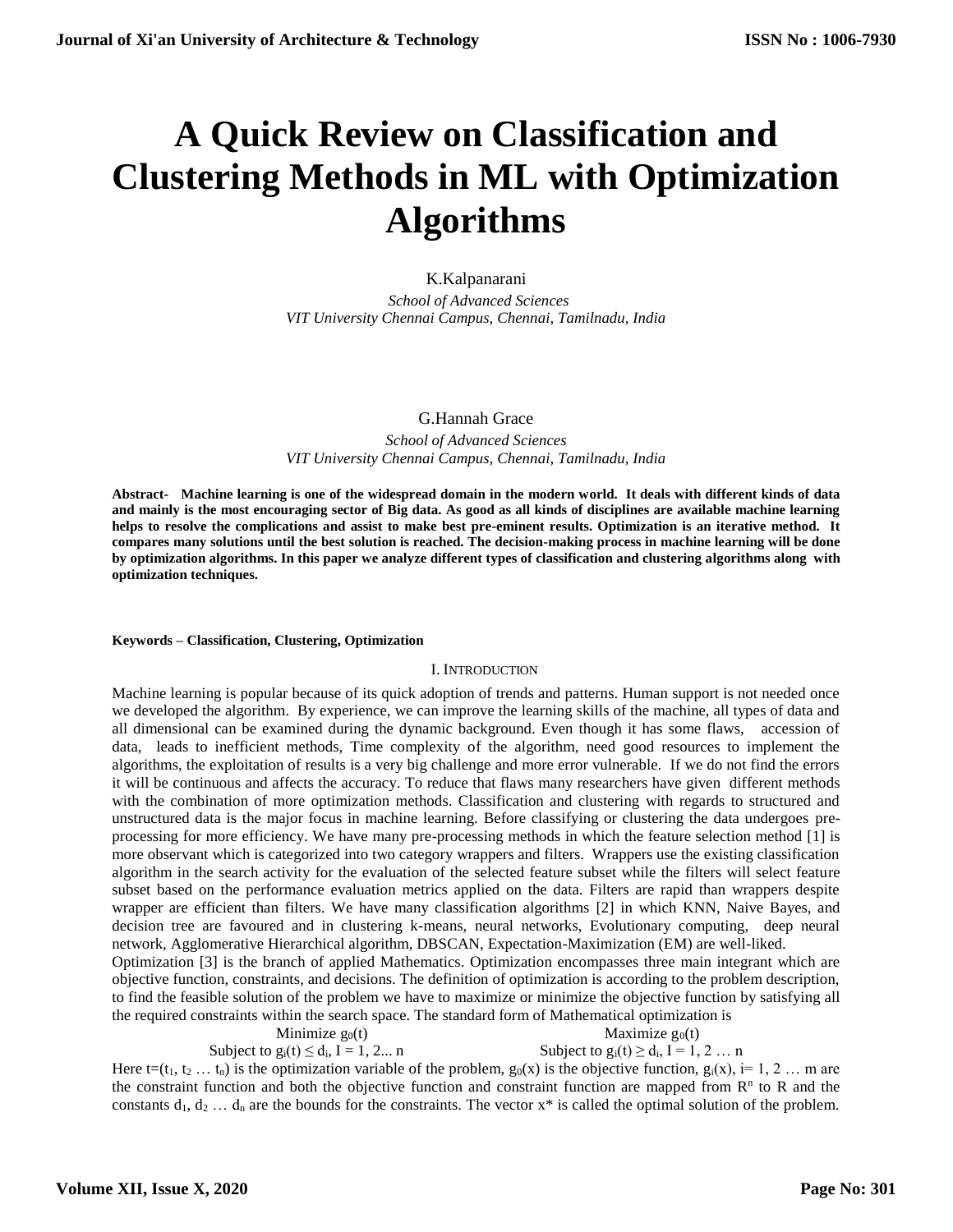The optimization algorithm is a process of iteratively comparing the numerous solution until the optimum solution is reached. There are many types of optimization problems. The optimization problems are constrained or unconstrained, problems can have none, one or more objective function and the variables can be discrete or continuous, some problems are static and some are dynamic and the decision variables can be integer, real-valued, deterministic or stochastic and the equations can be linear, nonlinear, quadratic or polynomial. Numerical methods of optimization [4] are Linear programming, Integer programming, Quadratic programming, Non-linear programming, Stochastic programming, Dynamic Programming, Combinatorial optimization, Constraint satisfaction etc. Advanced optimization methods are Hill Climbing, simulated annealing, Genetic algorithm, Ant Colony Optimization, etc. Optimization algorithms are employed to emphasize the efficiency of the classification and clustering algorithms. Optimization is a part of Machine Learning (ML). ML looks over the real-world problems and encoding into models by investigating and resolving the problem. ML needs the support of the optimization because of its best generalization, large problems scalability. The performance execution time and memory requirements are good, easy to implement, efficient manipulation of the model, fast convergence, handling complex problems with numerical stability. In ML the adaptability of an optimization plays an important responsibility. Like SVM, Bayesian Networks, Association rule, and DBN,we have different optimization techniques like swarm intelligence, bio-inspired algorithm, physics, and chemistry-based algorithms all of which contained in the nature-inspired algorithm. ML interplay with nature-inspired optimization algorithm to improvising stability, scalability, and accuracy. Some simulated nature-inspired algorithms [5] are Genetic algorithm (GA) [6], [7], Particle swarm optimization (PSO) [8], [9], Ant colony optimization (ACO) [10], [11], Whale optimization (WO) [12], [13], Bee colony optimization(BCO) [14], [15] , Bat optimization [16], [17], Grey Wolf Optimization (GWO) [18], [19], Cuckoo Optimization Algorithm (COA) [20], [21], Firefly Algorithm (FA) [22], Differential Evolution Algorithm (DE) [23], [24] etc.

 The rest of this paper contains survey of literature of a combination of ML algorithm with optimization techniques and conclusion of the literature survey.

### II. LITERATURE SURVEY

The observation in paper [25] is how the techniques of data mining are manipulated to identify the prediction of the success rate of IVF (In-vitro Fertilization) treatment based on the high impact features. The proposed algorithm helps gynaecologists to suggest the patients for specific treatment and it is also helpful to increase the confidence level of the patients. Weka tool was used for evaluation. The IVF data sets were taken from the speciality test tube hospitals and IVF research centres in Tamilnadu for this experiment which contains 250 records and 27 features. In the data pre-processing feature selection have been made to remove redundant and irrelevant features which improves mining accuracy and reduces computational time and enhances the result. mRMR filter approach was used to select the high impact feature subset of four features among 27 features. Then the classification was carried out by the method of multilayer perceptron neural network. To know the performance of the proposed model the crossvalidation was used to measure the confusion matrix and true pulse and false pulse which leads to the minimum number of high dominating features to predict the success rate of IVF treatment.

In the next study [26] the data set of liver disease patients were analysed. It is not easy to identify the people who are affected by liver disease. There may be people who are misled based on the symptoms. In this study, the authors have given the best opinion to overcome this problem. The data set taken contains of 583 patients and 11 attributes. The weka tool was used for classification. Primarily to analyse the data set, the pre-processing has taken place to remove the duplicates and filling the missing values then discretization was applied to convert the continuous data into categorical data. Afterwards, the following three methods Decision tree, Naive Bayes and NB Tree algorithm were used for classification. The accuracy and computational time was recorded for all the three methods. Optimizing the NB tree algorithm gives more accuracy than others even though the computational time of Naive Bayes was very less. Finally, they conclude that the NB tree algorithm gives the best liver disease classification.

AIDS is a very dangerous disease in the world if we predict this in earlier stages we can increase the life span of the affected patients. In this paper [27] the author proposed C4.5 classification algorithm to build a decision tree. The experimental study was done on HIV data set it was taken from NACO and government hospital in Sivakasi which contains 800 records and 9 attributes have been used. The R software was used for this experiment. Prior to classifying the data pre-processing is carried out for replacing the missing values by median values of the corresponding data. Then attribute selection was done using one-R and information gain by this only 6 attributes were selected for further classification. After that C4.5 Decision tree algorithm was used to classify the first stage of HIV or STD and other stages of HIV.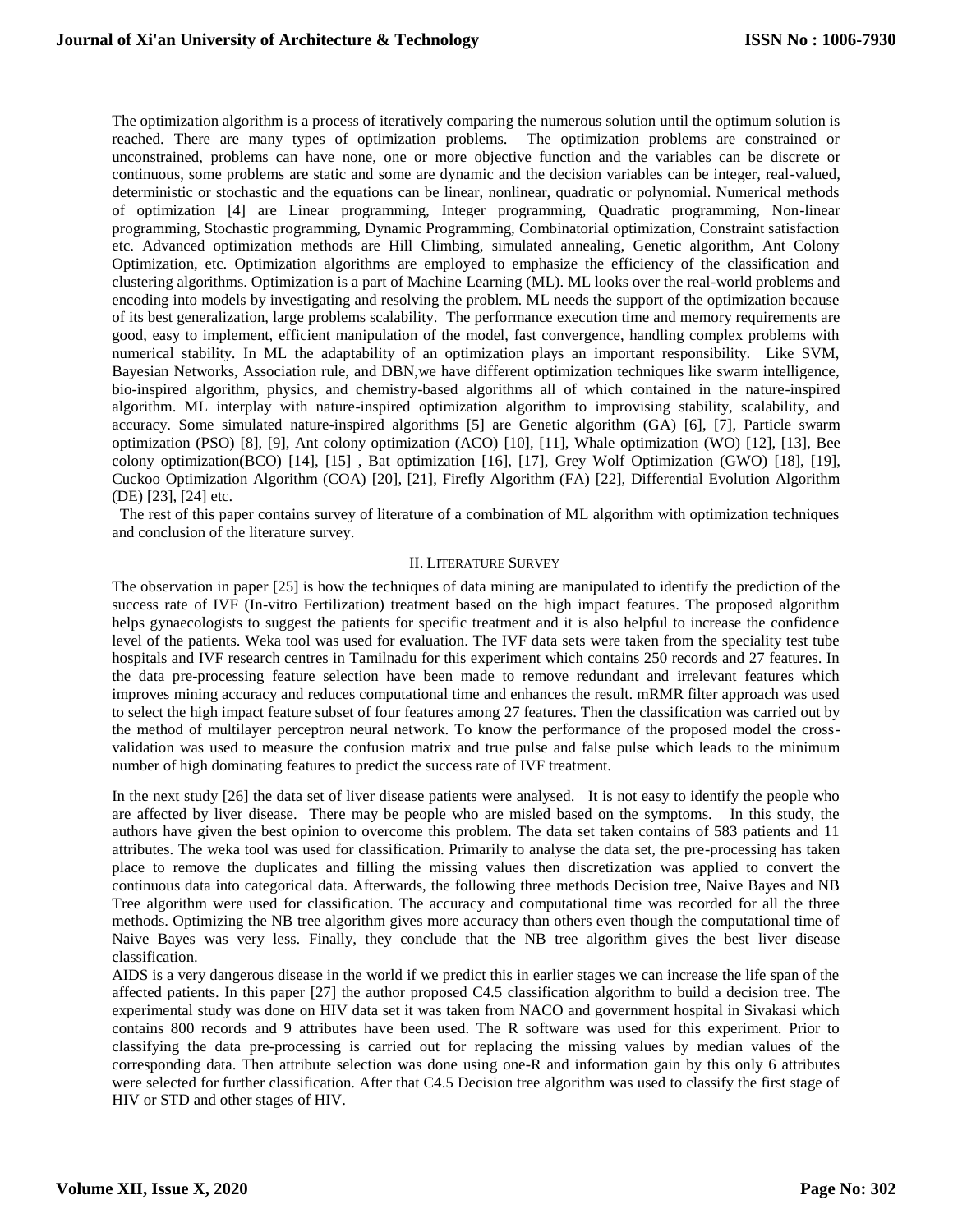In the smart cities maximum of the industries and the customers unfavourable component is Transportation. To overcome this issue many of the researches invented many ideas but that did not have many economic benefits. By investigating many of the previous research and inspired by the economic problem and real-time data problem, in this paper [28] the researcher proposed a high-performance system for finding the correct location using lively transportation network and the total cost was minimized using the optimal transportation network. On the basis of the real-time big IoT data and GIS data, clustering centres were found using the k-means algorithm, before applying this DBN model was used to get the pre-classification results which were used as initial centres in the K-means to improve the clustering accuracy and computational performance. Traditional k-means does not converge faster so improved k-means was used to find the new centroid, where the weight factor helped to converge faster. To get the final optimal solution calculated minimum transportation cost between clustering centres and the supplier spots were used in the algorithm target index model. The proposed model applied in the hotel service locations within the outring of Tianjin city to get the best configuration centres. The basic data and geocoded data of 618 hotels were taken for this study which was observed from the internet. The DBN clustering algorithm were implemented 26 times and independently divided the service centres from 5 to 30 with in the region which was taken as initial centres in the improved k-means clustering in order to get the best amount of service centres with the minimal overall transportation and ordering cost. According to different transportation network and clustering centres, the annual transportation cost was calculated to get the optimal number of service centres with the lowest cost. To measure the performance of the proposed model the computational speed of the three methods namely Traditional K-Means, K-Means with transportation cost as weigh for new centroid and KM using DBN to pre-process data with transportation cost as weigh for new centroid according to the 5,15,20,25 service centres were compared. From these three methods, KM using DBN to pre-process with transportation cost as target index method computational speed was very faster than the other two. The optimal number of service centres implemented from the proposed model within out-Ring of Tianjin city is 25 according to the minimum total cost. The author suggested that the proposed model will give clear results when applying it to states, countries and continents. Further, when we applied this proposed model on other transportation business models the parameters of the model should be customized as per our requirement.

In the recent application sector, the data used were with multilevel learning and multi-label classification. According to the earliest studies of the multi-label feature selection, the greedy method was used to get the optimal subset selection. Here the score function was created which depends upon the dependency of the features. There were enormous subsets and the method was easily trapped into local optima which proves to be inefficiency. To enhance the efficiency of the multi-label classification the author [29] advocates the multi-label feature selection based on the numerical optimization. The score function was build based on mutual information and surviving numerical optimization to escape from the local optima. The different category of four datasets were used for experimental calculation and which was compared with existing unconventional multi-label classification FIMF, QPMLFS, MFS, D2F and PMU. The score function, search based evaluation and classification was evaluated with the multi-label Knearest neighbour (MLKNN). The k value was set to be 10 and the number of feature selection as 30. Even with simplicity and excellence, it limited to time consumption and also it was not efficient all the time because of its firstorder dependency.

The shortcomings of the cellular networks when increasing high data services and heavy distributed traffics are inefficient network capacity and the maximum coverage hole due to the imbalanced network configuration between the traffic demands and radio resources and the traditional methods are not suitable to give the best results for the dynamic changing wireless network. To fulfil the shortcomings the author [30] proposed a data mining approach, Weighted KNN based on a large-scale measurement statistics analysis to record the dynamic characteristics of radio resource demands and the value of "k" in KNN. The most accurate time series was determined. A greedy optimization technique was used for reconfiguration of the dynamic radio resource. To know the efficiency of the proposed study the statistical analysis was done over tens of thousands of cells for a duration of 15 months.

Efficient energy utilization is the major problem in the wireless Adhoc networks. The major pitfall is to control the unpredictability. To handle the uncertainty the fuzzy constraints applied clustering optimization technique was proposed [31]. The fuzzy constraints of the proposed model were, device energy, device position, device movement/speed and device hop-count which decided the active state of the network. By fuzzy constraints, the fitness value of each network node within the communication range of a maximum two-hop was calculated to select a cluster head. In case of uncertainty, new cluster head selection was taken and the network activities continued. To evaluate the new technique the network simulator, NS-2 was used. The size of the network was 1000 m \* 1000 m and the range of the nodes of network varied from 50 to 250. The simulation was registered to 50 different runs for distinct nodes and clusters. The performance of the proposed technique had been compared with the methods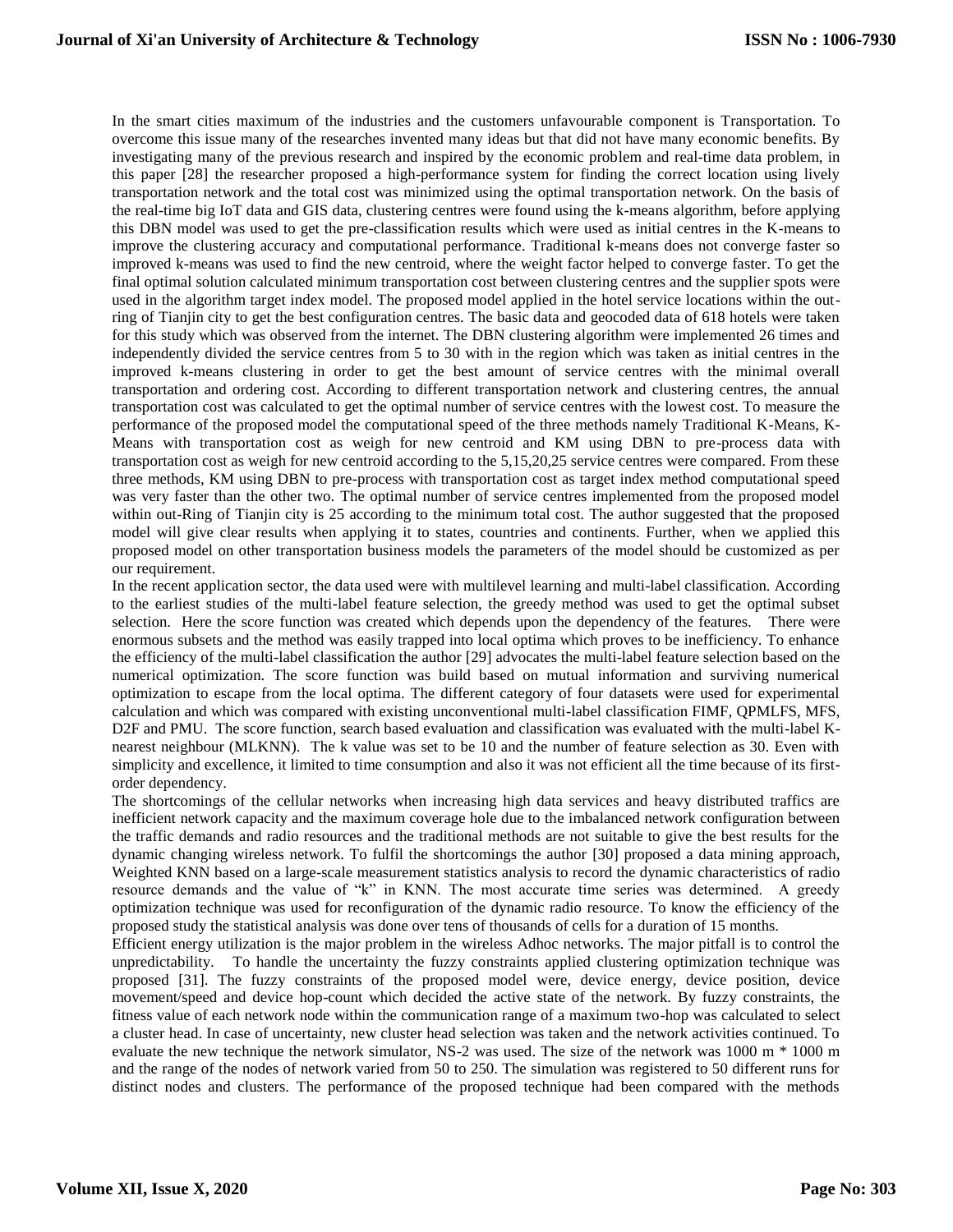LEACH, MPO, EDC and TCACWCA, the metrics used for performance evaluation were no of clusters formed, network lifetime, average delay time and packet delivery ratio.

In distributed system accessing data at the correct time is predominant, it becomes difficult to generate a strong association rule. To generate robust association rule the author [32] proposed the W-tabular algorithm which is a combination of Weight assignment method and Quine-Mccluskey method. Weight assignment method removed the unessential data and Quine-Mccluskey method converted the pre-processing data into binary expression and joined the weights to get improved association of rule reduction rate and increased data processing time. This proposed model evaluated by the computer system of Intel ® core TM i53230M CPU@2.60GHz processing units and 6.00GB RAM with Windows XP in a distributed system by using a client-server model. The different transactional datasets like Mushroom, Accidents, Connect, Pumps and Chess were taken from FIMI Repository for experimental study to know the performance of the proposed model and the same datasets were used for comparing the proposed algorithm with apriori algorithm to know the well-built model.

The author [33] proposed a synthesis algorithm of TLBO and Fuzzy C-means with elicit property for data clustering (ETLBO-FCM). TLBO, a famous unconventional meta-heuristic algorithm which did not control any predominant parameters were the main bonus in this model. The Fuzzy C-means was popular because of its class overlapped property, this model was better than K-means and the elicit property was used to replace the duplicate solution with best solution throughout the population which decreases and leads to the duplicate solution. For the experiment 14 datasets were used in which 11 were taken from the UCI repository and 3 were artificially created, and it was done through MATLAB tool. To know the effectiveness and efficiency of the proposed model it was compared with Kmeans, GA –K means, PSO–K means, IPSO–K means, TLBO–K means, FCM, GA- FCM, PSO- FCM, IPSO-FCM, TLBO- FCM.

To minimize the procurement cost of the global cruise ship supply, the author [34] followed the multi-item joint ordering strategy. The objective function was combined to purchase, delivery and inventory based on the cruise distribution centre and proposed the improved fireworks algorithm (i.e.) the fireworks algorithm with inertia weight (WFWA), which speed up the convergence speed and not easily catch into the local optimum. The MATLAB software was used to the experimental analysis. To know the performance of the proposed model, it was compared with the existing models FWA, GA and PSO, for more accuracy each model ran 20 times, and the iterations were 500.

To enhance the accuracy of the classification the author [35] suggested an innovative shuffling based coaction of optimization clustering algorithm which was COA-GA. It was applied in the cancer classification to get to know the more supreme genes to classify using the shuffling method. The four microarray data sets were used taken from public sectors and broad institute. Data Pre-Processing was done to remove the error data to be used for clustering. The different types of optimization techniques like K-means, C-means, Hierarchical, GA, PSO, COA, COA-GA, and no cluster were used to select the gene selection, by which the most dominant genes only selected for further evaluation. Using SVM or MLP the genes were classified. The performance measures sensitivity, specificity, and accuracy were used to estimate the proposed algorithm. When compared with other optimization methods the COA-GA outperforms and also it reaches the optimum level in the minimum number of iterations, and SVM was given best when compared with MLP, and for more accuracy, it was running 100 times.

We have many intelligence optimization algorithm to solve the many problems. The author implemented the Sine Cosine algorithm with multigroup and multistrategy to conclude the optimization solution of the problems. To realize more robustness the author [36] introduced multigroup and multistrategy in the existing SCA algorithm. In the multigroup, each population had the same number of individuals, and the multistrategy had a different update strategy, which is divided into two types. , First rand strategy, used to enhance the global optimization, and the second-best strategy, used to stable the solution of the problem and convergence speed, and the population was divided into two groups as odd and even and the two strategies were applied on it to get the best solution. The programming tool MATLAB was used to get the experimental results. To test the performance of the MMSCA model, 19 standard benchmark functions were used which contains unimodal, multimodal and composite functions and also it was compared with the existing algorithm PPSO, PSO, DE, and each algorithm ran 30 times, a maximum number of iterations was 1000 and each population size was set to 30. The proposed algorithm MMSCA was applied in the real-time problem CVRP, in which the number of population in each group is 50, the algorithm ran 30 times and the number of iterations was 10000 and also it was compared with PSO and GA to know the practicability of the MMSCA algorithm.

Document clustering is a big problem in the field of text mining and information retrieval. To enhance the clustering accuracy the author [37] proposed the spectral clustering algorithm with particle swarm optimization (SCPSO). Before using the algorithm pre-processing was done by tokenization, stop word removal and stemming, then from the document Eigenvectors of the weighted undirected graph was derived by the spectral clustering algorithm.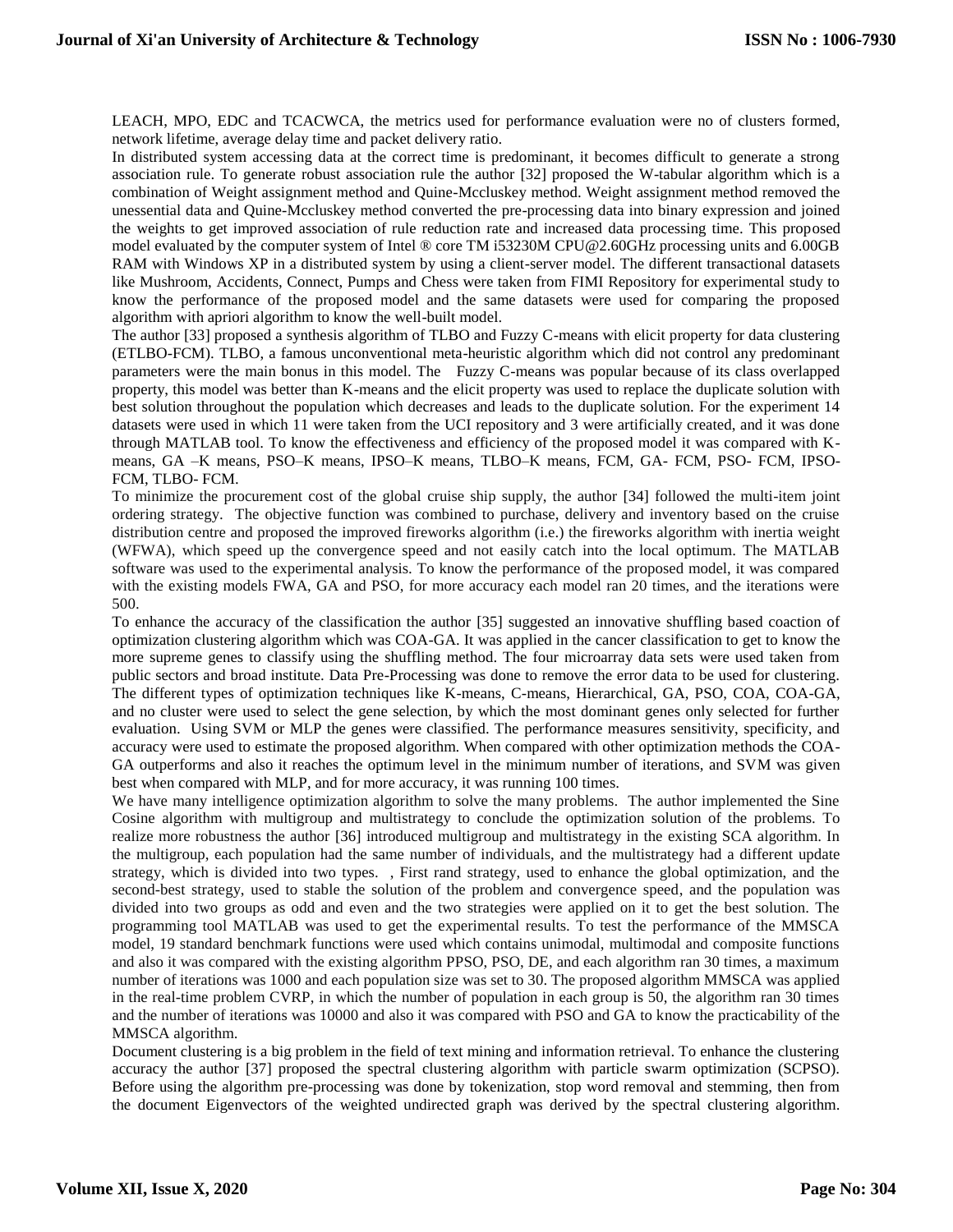Particle swarm optimization was used to find the optimal cluster and check which gives the best result for high volume documents. The standard datasets like Reuters, 20 Newsgroups, and TDT2 were used to test the proposed model. To know the performance of SCPSO which was compared with EM, SK-Means, PSO and the performance measures were Accuracy, NMI, ARI.

To give a more powerful and well-organized method of data clustering, the author [38] proposed the particle swarm optimization with selective particle regeneration (SRPSO), in which an unbalanced parameter setting and particle regeneration operation was applied in the basic particle swarm optimization. An unbalanced parameter setting was permitted for the fast convergence but it was easily trapped into local optima. To run off from that issue the particle regeneration was used, in which the particle that fell into the local optima was reassigned by the new position. The hybrid algorithm was proposed which was a combination of K-means and SRPSO, in which the initial particles are chosen by K-means and then SRPSO applied. The MATLAB tool was used to evaluate the proposed methods, for experiment seven benchmark data sets, and two synthetic datasets were used. To know the outcome of proposed models SRPSO and KSRPSO, it was compared with PSO, KNM-PSO, KGA, PSO+R1, PSO+R2.

According to the shortcomings of the various combination of PSO methods, the author [39] proposed the PSO algorithm with kernel density estimation (KDE). This filled the imbalance between exploitation and exploration. In the proposed algorithm first, the particles are initialized by uniform distribution with the semi-random process which was useful to escape from the initial difficulties, secondly, the KDE was used to find the best position of the particle, which ensured the non-early convergence and finally the multi-dimensional gravitational learning coefficient was estimated by a universal gravity rule. Then the velocity of the particle was updated and the optimal solution found, and the particle moved in all directions and distributed unequally in feature space. The different kinds of experiments were done to test the proposed algorithm where MATLAB tool was used and the 11 standard datasets were taken from the UCI repository. In the beginning, the comparison was done with variations in the proposed algorithm with HPSO by normalized and un-normalized datasets, the comparison results contained the values of Friedman Aligned Rank, Holm APV, and p-value. Then the proposed method was compared with the existing methods PSO, PSO-K-Means, K-means++, FCM, PSO-KHM, in which Classification Accuracy, Standard deviation, and Dunn Index were measured. The running time also measured, which given the best result when compared to other methods. It consumed a shorter time only when applied on high-dimensional dataset.

In the modern world transportation traffic is one of the puzzling criteria. In addition to enhance an intelligent traffic control system, the author [40] proposed ant colony optimization with the internet of vehicles (IoV) in which the vehicle was dynamically communicated. In this study IoV data of the Vellore district, Tamilnadu, India, was used. In the proposed method first, the street map was segmented into a small number of distinct maps and then the ant colony optimization method was used in each map to get the optimal routes and to update the traffic intensity and pheromone fuzzy logic was used. To evaluate the proposed method it was compared with the existing shortest path methods Dijkstra algorithm, Kruskal's algorithm, Prim's algorithm.

In the IoV data, the interaction between vehicles and the control of the network is very complicated tasks in the fastmoving vehicles and the quickness of data delivery. The author [41] learned that if there is a need to increase the efficiency of the method we need to regulate parameters and suggested to reconstruct ant colony optimization for IoV for clustering (CACOIOV), which contained two stages, At the first stage this method chooses the initial node intelligently in the search space which increases the reliability of the interactions between the network and at the second stage introduced unfamiliar method to increase the convergence speed. One more method was proposed together with CACOIOV was dynamic aware transmission range on local traffic density (DA-TRLD), which sustained the network connectivity. The evaluation of the method was handed over through NS-2 simulations and compared with ACO and AODV with regarded packet delivery ratio, drop ratio, delay, cluster number, throughput.

Decision support systems are used to analyze huge data from raw data, documents, personal knowledge, and business models, and give useful information. Based on the addition of data in the relational database, we have to reconstruct and reorganize the enormous and unordered data based on the decision. To get the optimal knowledge from the database of the decision support system the author [42] expressed the coaction of information entropy and ant colony optimization. This proposed model applied to the real database of website construction in the ecommerce field. The path analysis was done. The performance of the proposed method was recorded and it was compared with the traditional method on the basis of misclassification error rate and number of iterations.

Identifying communities in social networks is challenging and important in the world. We have many methods to solve the issues but for more efficiency, the author [43] proposed a new model. For this analysis, they have taken Twitter self-centered social network dataset which contains 2000 users from the SNAP website. They have executed and evaluated the proposed model using the MATLAB R2016a programming language. The similarity matrix of the features communication topology and tweets between users using the different similarity methods is calculated. The initial clusters using the different type of clustering algorithm are formed using matrix and finally using cuckoo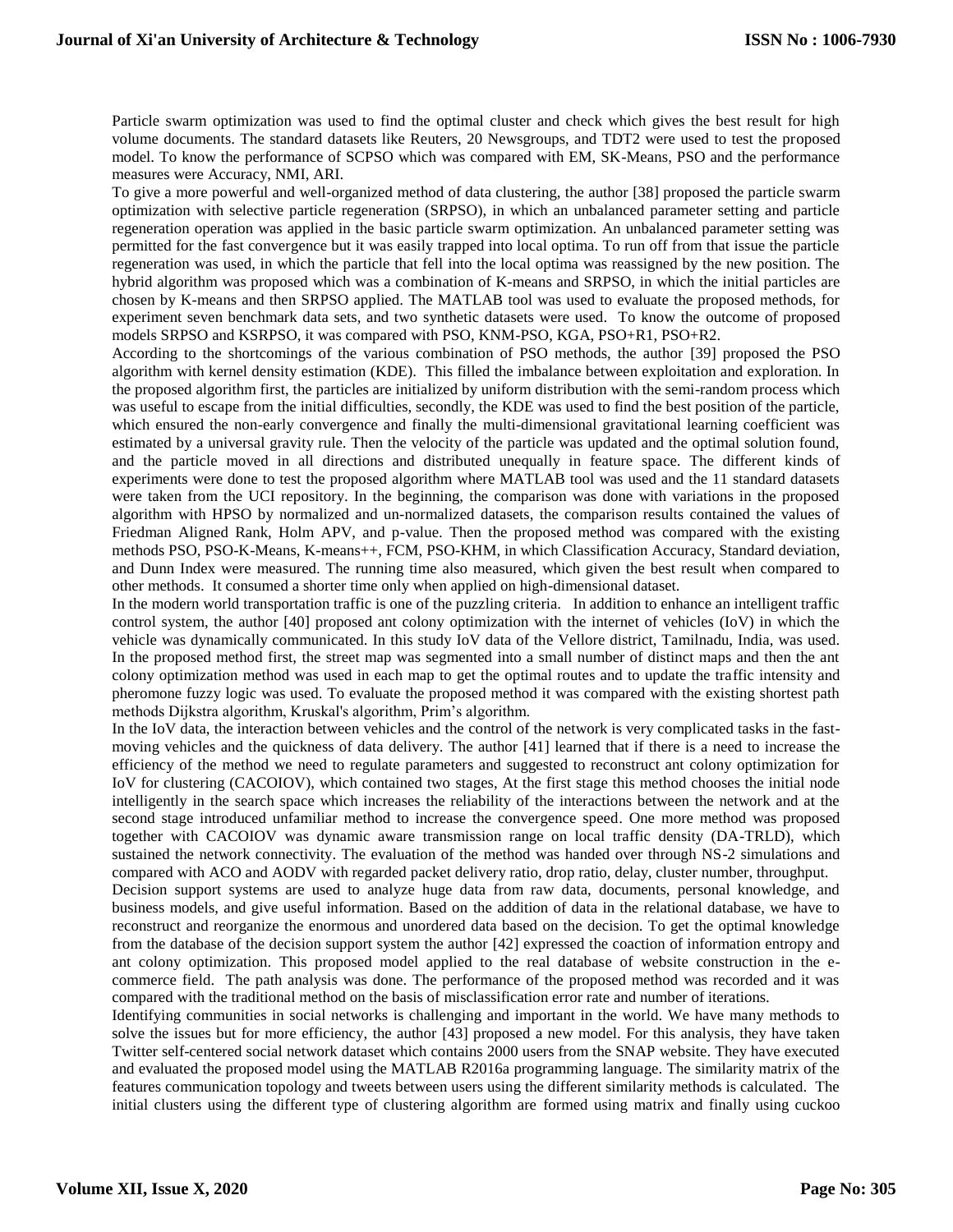optimization technique have been used to create final clusters. The clusters were evolved due to the integration of several small clusters. The performance of the proposed model was compared with the existing models CC-GA and MDCL, they have measured by metric, modularity, and silhouette criterion.

We have many data clustering methods but some methods failed for multi-dimensional data. The author [44] proposed a fuzzy cuckoo optimization algorithm to overcome this problem. MATLAB tool was used for evaluation. First, the algorithm gives random solutions to the large data sets, and for each solution cost value had been calculated and then fuzzy logic is applied to get the optimal solution. The proposed algorithm was used in the seven benchmark datasets and also it was compared with Blackhole, CS, K-Means, GSA and PSO to know the better performance. For better result, it was executed 10 times for 200 iterations.

For data clustering, we have many methods but many of them are sensitive to the initial clustering center selection and uselessness to deal with noisy, outlier, and imbalanced data. To overcome this issue the author [45] proposed Magnetic optimization algorithm clustering (MOAC), where data points are applied to magnetic force directly to the centroid particles to update the position to get the best centroid particle for clustering. When the force value is reached to zero it had been concluded that the optimum position was obtained. The MATLAB tool was used for experimental analysis. They have used twelve benchmark data sets for experimental study. Out of which, eleven data sets taken from UCI repository and one synthetic data set aggregation. To know the performance of the proposed algorithm MOAC, it was compared with HYBRID\_DE, MIN\_MAX, PSO, K-Means, KFCM and the evaluation factors, Normalized mutual information(NMI), Rand index(RI), Purity, Accuracy were used, Each algorithm ran 30 times and the maximum iteration was set to 200. The drawback of this MOAC need prior knowledge of the number of Clusters.

The main drawback of the K-means algorithm is it easily traps into local optimization which is accompanied by inefficient and incorrect initialization. This stimulated the author [46] to come up with Electromagnetic optimization based clustering (ELMC) to overcome the drawback and it was a modified method of electromagnetic field optimization (EFO). In the ELMC the attraction-repulsion was deployed to avoid the initial centroid difficulties. The datasets were taken from the UCI repository and the MATLAB tool was handled for the statistical experiments. The execution of the ELMC was compared with other meta-heuristic methods K-Means, MKFC, KFC, PCM, ACO by manipulated the measures NMI, RI, Purity.

The benefits of feature selection decreases overfitting with training time and increases accuracy. To enhance this benefits the author [47] implemented the unconventional method of hybridization whale optimization algorithm (WOA) with simulated annealing (SA), which involves two hybridization model that was low-level teamwork hybrid (LTH). Here the SA was placed as a local operator in WOA, this was denoted as WOASA-1 and high-level relay hybrid (HRH), in this SA was applied to the best solution after the completion of all iterations in WOA, denoted as WOASA-2. To reduce the selection of not robust solution tournament selection mechanism was used in the proposed methods which was denoted as WOASAT-1 and WOASAT-2. For the experimental study, the MATLAB tool was used and 18 benchmark datasets were taken from the UCI repository. The evaluation and comparison was done based on the classification accuracy and average selection size on the four proposed models and WOA, the outperformed model was WOASAT-2, which was compared with ALO, PSO, GA on the basis of the mean, best and worst fitness value, in this also WOASAT-2 was balanced search and utilization.

Internet and big data are the fast-growing fields which contains high-dimensional and large-scale data. When applying conventional feature selection on this it leads to inefficient and less classification accuracy. To get rid of this the author [48] proposed the synthesis of WOA and parallel computing model of the spark environment, which disseminate data across the cluster and process the data in parallel, this approach enhanced the efficiency of the model. The experiment of the proposed model was applied on the 4 datasets grasped from UCI repository and it was compared with GA, PSO and WOA on the support of run time and speedup ratio of the feature selection.

Previously many of the researchers implemented the effective unconventional feature selection methods for the continuous space search and it may or may not work well for the binary space search from the inspiration of this the author [49] invented synergist of Grey Wolf optimization and particle spam optimization of the binary type (BGWOPSO) for the robust feature selection. The wrapper method of the KNN classifier with the Euclidean separation metric was involved to find the best solution. The experiment was done on the 18 standard benchmark datasets which contain small, medium and large data size and concluded that the proposed model gave the best results when compared with other hybrid models BGWO, BPSO, BGA, WOASAT-2 regarded of the accuracy, an average number of selected features and mean, best, worst fitness values. The proposed method controls the difference between examination and utilization during the optimization iterations.

Many high dimensional and features of data are extremely surplus in the real time data. Dimensionality reduction only won't give the best result but we need to concentrate on the data reduction too. The author [50] suggested an innovative feature selection method based on artificial Bee colony optimization and gradient boosting (ABCoGB).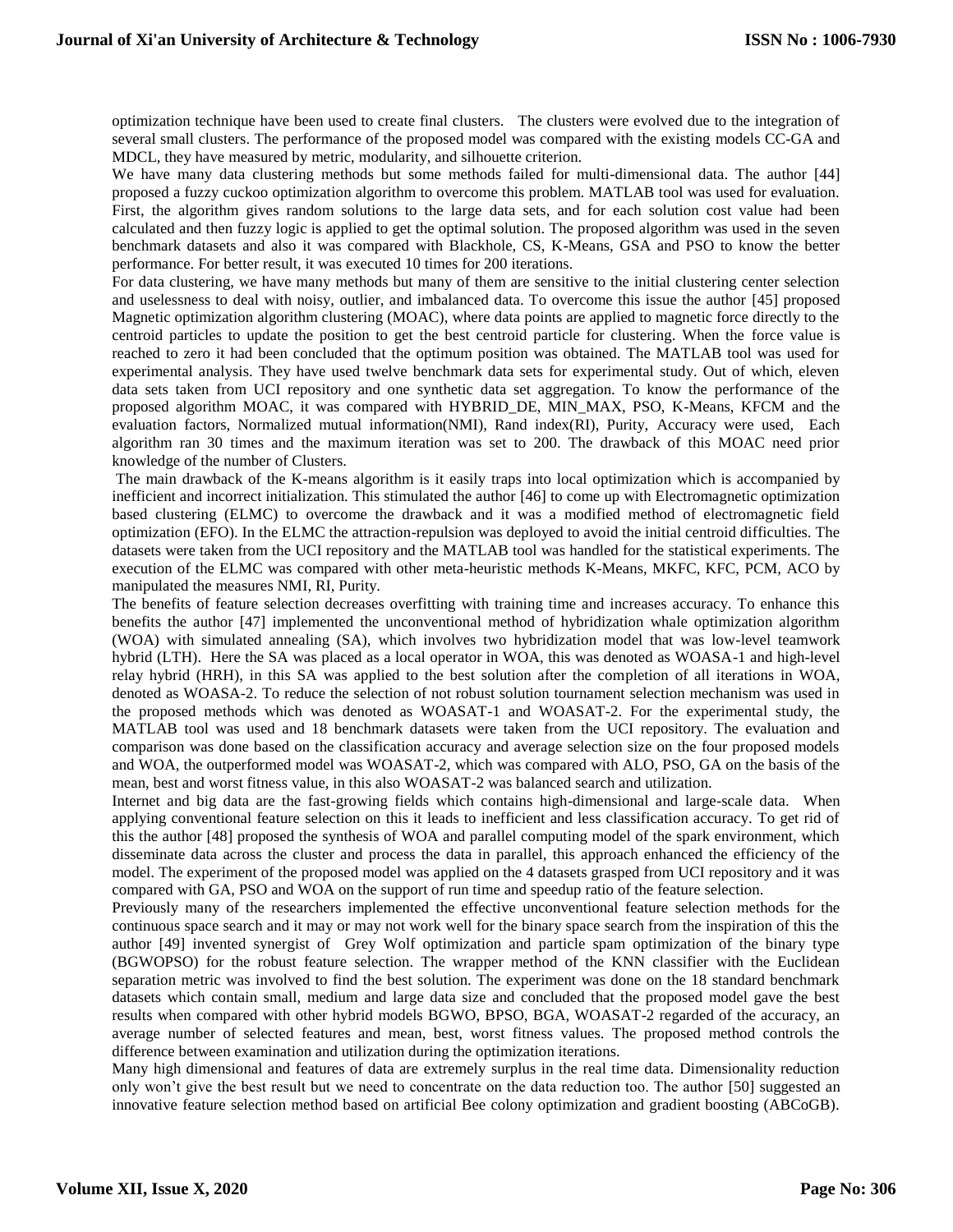Primarily the unnecessary features were diminished using the artificial bee colony optimization and then the resultant dataset involved in the gradient boosting decision tree to get the final best selection of features. The proposed model implemented through python 3.5 software and applied on 8 benchmark datasets from the UCI repository. According to the classification accuracy, the suggested method compared with GBDT, VT, SKB, RFE, L12 and PCA to know the excellence.

When dealing with big data we concentrate on execution time and the difficulties faced by the use of large data. The traditional methods are not applicable for the large data so the author [51] proposed artificial bee colony optimization (ABC) method to minimize the execution time for large data and to optimize the clusters for all sizes of data. The ABC method implemented on a single node and multi-node Hadoop environment using mapper and reducer stages. In the mapper stage best fitness value was found by copying the use of bee behavior and in reducer stage, the cluster was optimized using probability value based on the copying of involved and observer bee behavior. The probability value was used to find the classification error. The glass benchmark data was taken from the UCI repository which contains 10 attributes for the experiment. The evaluation was compared with ABC, PSO and DE concerned with execution time and classification error. Finally decided that multi-node Hadoop environment given the best result.

Most of the nature-inspired algorithms performed excellently in the low-dimensionality data. Come into the high dimensional data need some improvement on the conventional algorithm. The author [52] proposed two methods PCA-BA and PCA-LBA which is a combination of principal component analysis (PCA), bat algorithm (BA), and golden section (GS) method. In the golden section (GS) method the two parameters correlation threshold and generation threshold were initialized to enhance the performance of the proposed methods. The experiment was done on the CEC'2008 benchmark dataset which contains two unimodal functions and five multimodal functions and implemented with MATLAB tool. The performance of the GSPCA-LBA was compared with PSO, TVAC, CS, CPCA-BA, CPCA-LBA and GSPCA-BA based on the different dimensions and using Friedman test and Wilcoxon test which concluded that GSPCA-LBA outshined.

Internet of things is the most popular field in which we consider wireless sensor big data sensing system which consumes more energy. Low energy adaptive clustering hierarchy (LEACH) method reduces energy consumption even though by picking a random cluster center it has a chance to get a cluster center far from the base station. To overcome this issue the author [53] established modified bat algorithm with weighted harmonic centroid (WHC) which was used to improve the local optimization search and to know the performance of WHC five more centroid methods arithmetic centroid, geometric centroid, harmonic centroid, weighted arithmetic centroid, weighted geometric centroid were developed and compared. The reflection of the results among these methods showed that WHCBA was supreme. Besides the combination of WHCBA with LEACH method excelled when compared to LEACH and other algorithms based on the Friedman and Wilcoxon tests. The data was collected from CEC 2013 which contained 28 benchmark function for experimental analysis.

The author [54] proposed an adaptive cat swarm optimization (ACSO), which is a combination of CSO and APSO. Some strategies were followed in the proposed model to improve the convergence speed and search capabilities, which are, in the tracing mode the adaptive adjustment to its parameters and memory factor 'y' was introduced and the radius range was added in the search position. The MATLAB software was used for the experimental study. The experiment of the proposed model done in the 23 benchmark functions which contained unimodal, multimodal, fixed-dimension multimodal functions and it was compared with the existing methods PSO, APSO and CSO to know the performance of the ACSO based on the average and standard deviation of the methods and each algorithm ran 10 times, the population size of each algorithm was 100 and the number of iterations was 500. The ACSO was applied in the vehicle routing problem (VRP) to know the practicability of the method. The iteration of the method was 300 times and it was applied to the different cases like different numbers of customers and vehicles. It was compared with the methods like PSO, APSO and CSO based on the best cost and time.

#### III.CONCLUSION

In this paper, we have reviewed some literature and learnt from this review that the combination of the machine learning and optimization techniques outperforms when compared with other trivial machine learning algorithms and conventional optimization algorithms. We cannot conclude that the combination of ML and optimization will not fix the problems of all disciplines. Despite the novel methods that give the best results for that specific cases only. And so we need attention for all the cases and some of the methods can only be fit with small scale problems. When we use the same method for large scale problems it may not be effective and efficient so we have to concentrate on scalability when we creating the models. We are facing obstacles in the theoretical interpretation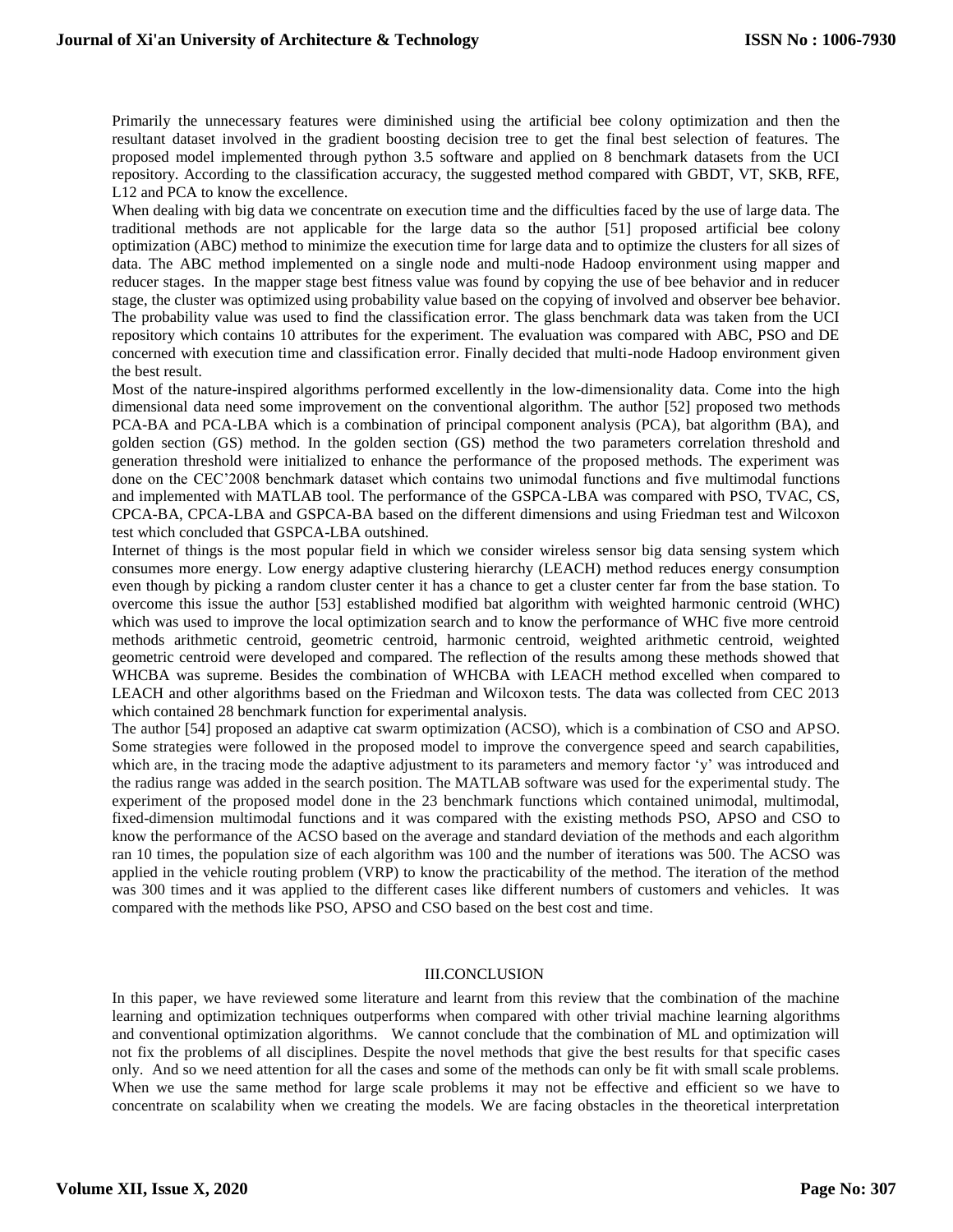because we know how it's working empirically and do not know the conditions prevailing. When we calibrate the parameters it will affect the performance though we have to find how to adjust and adjusting value margin. Mathematical framework should be done for more insights of stability, convergence, rate of convergence, and robustness. We are applying most of the novel methods on benchmark sets only not on the real-time problems, sometimes it was not worked well for the real-time problems nevertheless it was worked well on the benchmark sets, so need more attention when we choosing the benchmark sets. The majority of the methods use the performance measures to evaluate the performances like accuracy, computational time, stability and success rate, for reasonable and precise comparison we need unique performance measure structure. The resources for the implementation of the algorithms are restricted and we have to consider all the resources when we model the machine. These learnings will be useful for furthermore research.

#### REFERENCES

- [1] V. Bolón-Canedo, N. Sánchez-Maroño, and A. Alonso-Betanzos, "A review of feature selection methods on synthetic data," *Knowl. Inf. Syst.*, vol. 34, no. 3, pp. 483–519, Mar. 2013, doi: 10.1007/s10115-012-0487-8. A. A. Reddy and B. N. Chatterji, "A new wavelet based logo-watermarking scheme," Pattern Recognition Letters, vol. 26, pp. 1019-1027, 2005.
- [2] N. Jothi, N. A. Rashid, and W. Husain, "Data Mining in Healthcare A Review," *Procedia Comput. Sci.*, vol. 72, pp. 306–313, 2015, doi: 10.1016/j.procs.2015.12.145.
- [3] Boyd, S., Boyd, S. P., and Vandenberghe, L., *Convex Optimization*. Cambridge university press, 2004.
- [4] Rustagi , J.S., *Optimization techniques in statistics*. Elsevier, 2014.
- [5] Yang, X. S., Nature-inspired optimization algorithms. Elsevier, 2014.
- [6] D. Whitley, "A genetic algorithm tutorial," *Stat. Comput.*, vol. 4, no. 2, Jun. 1994, doi: 10.1007/BF00175354.
- [7] U. Maulik and S. Bandyopadhyay, "Genetic algorithm-based clustering technique," *Pattern Recognit.*, vol. 33, no. 9, pp. 1455–1465, Sep. 2000, doi: 10.1016/S0031-3203(99)00137-5.
- [8] Clerc, M., *Particle swarm optimization*, vol. 93. John Wiley & Sons., 2010.
- [9] Yuhui Shi, "Particle swarm optimization: developments, applications and resources," in *Proceedings of the 2001 Congress on Evolutionary Computation*, May 2001, vol. 1, pp. 81–86, doi: 10.1109/CEC.2001.934374.
- [10] M. Dorigo and G. Di Caro, "Ant colony optimization: a new meta-heuristic," in *Proceedings of the 1999 Congress on Evolutionary Computation-CEC99 (Cat. No. 99TH8406)*, Washington, DC, USA, 1999, pp. 1470–1477, doi: 10.1109/CEC.1999.782657.
- [11] C. Blum, "Ant colony optimization: Introduction and recent trends," *Phys. Life Rev.*, vol. 2, no. 4, pp. 353–373, Dec. 2005, doi: 10.1016/j.plrev.2005.10.001.
- [12] M. M. Mafarja and S. Mirjalili, "Hybrid Whale Optimization Algorithm with simulated annealing for feature selection," *Neurocomputing*, vol. 260, pp. 302–312, Oct. 2017, doi: 10.1016/j.neucom.2017.04.053.
- [13] S. Mirjalili and A. Lewis, "The Whale Optimization Algorithm," *Adv. Eng. Softw.*, vol. 95, pp. 51–67, May 2016, doi: 10.1016/j.advengsoft.2016.01.008.
- [14] D. Teodorović, "Bee Colony Optimization (BCO)," in *Innovations in Swarm Intelligence*, vol. 248, C. P. Lim, L. C. Jain, and S. Dehuri, Eds. Berlin, Heidelberg: Springer Berlin Heidelberg, 2009, pp. 39–60.
- [15] D. Teodorovic, P. Lucic, G. Markovic, and M. D. Orco, "Bee Colony Optimization: Principles and Applications," in *2006 8th Seminar on Neural Network Applications in Electrical Engineering*, Belgrade, Serbia & Montenegro, 2006, pp. 151–156, doi: 10.1109/NEUREL.2006.341200.
- [16] A. H. Gandomi, X.-S. Yang, A. H. Alavi, and S. Talatahari, "Bat algorithm for constrained optimization tasks," *Neural Comput. Appl.*, vol. 22, no. 6, pp. 1239–1255, May 2013, doi: 10.1007/s00521-012-1028-9.
- [17] A. H. Gandomi and Amir Hossein Gandomi, "Bat Algorithm: A Novel Approach for Global Engineering Optimization," *Eng. Comput.*, vol. 25, no. 5, pp. 464–483, 2012, doi: https://doi.org/10.1108/02644401211235834.
- [18] S. Mirjalili, S. M. Mirjalili, and A. Lewis, "Grey Wolf Optimizer," *Adv. Eng. Softw.*, vol. 69, pp. 46–61, Mar. 2014, doi: 10.1016/j.advengsoft.2013.12.007.
- [19] H. Faris, I. Aljarah, M. A. Al-Betar, and S. Mirjalili, "Grey wolf optimizer: a review of recent variants and applications," *Neural Comput. Appl.*, vol. 30, no. 2, pp. 413–435, Jul. 2018, doi: 10.1007/s00521-017-3272-5.
- [20] R. Rajabioun, "Cuckoo Optimization Algorithm," *Appl. Soft Comput.*, vol. 11, no. 8, pp. 5508–5518, Dec. 2011, doi: 10.1016/j.asoc.2011.05.008.
- [21] H. Kahramanli, "A Modified Cuckoo Optimization Algorithm for Engineering Optimization," *Int. J. Future Comput. Commun.*, pp. 199– 201, 2012, doi: 10.7763/IJFCC.2012.V1.52.
- [22] X.-S. Yang and X. He, "Firefly Algorithm: Recent Advances and Applications," *Int. J. Swarm Intell.*, vol. 1, no. 1, p. 36, 2013, doi: 10.1504/IJSI.2013.055801.
- [23] A. K. Qin, V. L. Huang, and P. N. Suganthan, "Differential Evolution Algorithm With Strategy Adaptation for Global Numerical Optimization," *IEEE Trans. Evol. Comput.*, vol. 13, no. 2, pp. 398–417, Apr. 2009, doi: 10.1109/TEVC.2008.927706.
- [24] A. K. Qin and P. N. Suganthan, "Self-adaptive Differential Evolution Algorithm for Numerical Optimization," in *2005 IEEE Congress on Evolutionary Computation*, Edinburgh, Scotland, UK, 2005, vol. 2, pp. 1785–1791, doi: 10.1109/CEC.2005.1554904.
- [25] M. Durairaj and R. N. Kumar, "Data Mining Application on IVF Data For The Selection of Influential Parameters on Fertility," vol. 2, no. 6, p. 6